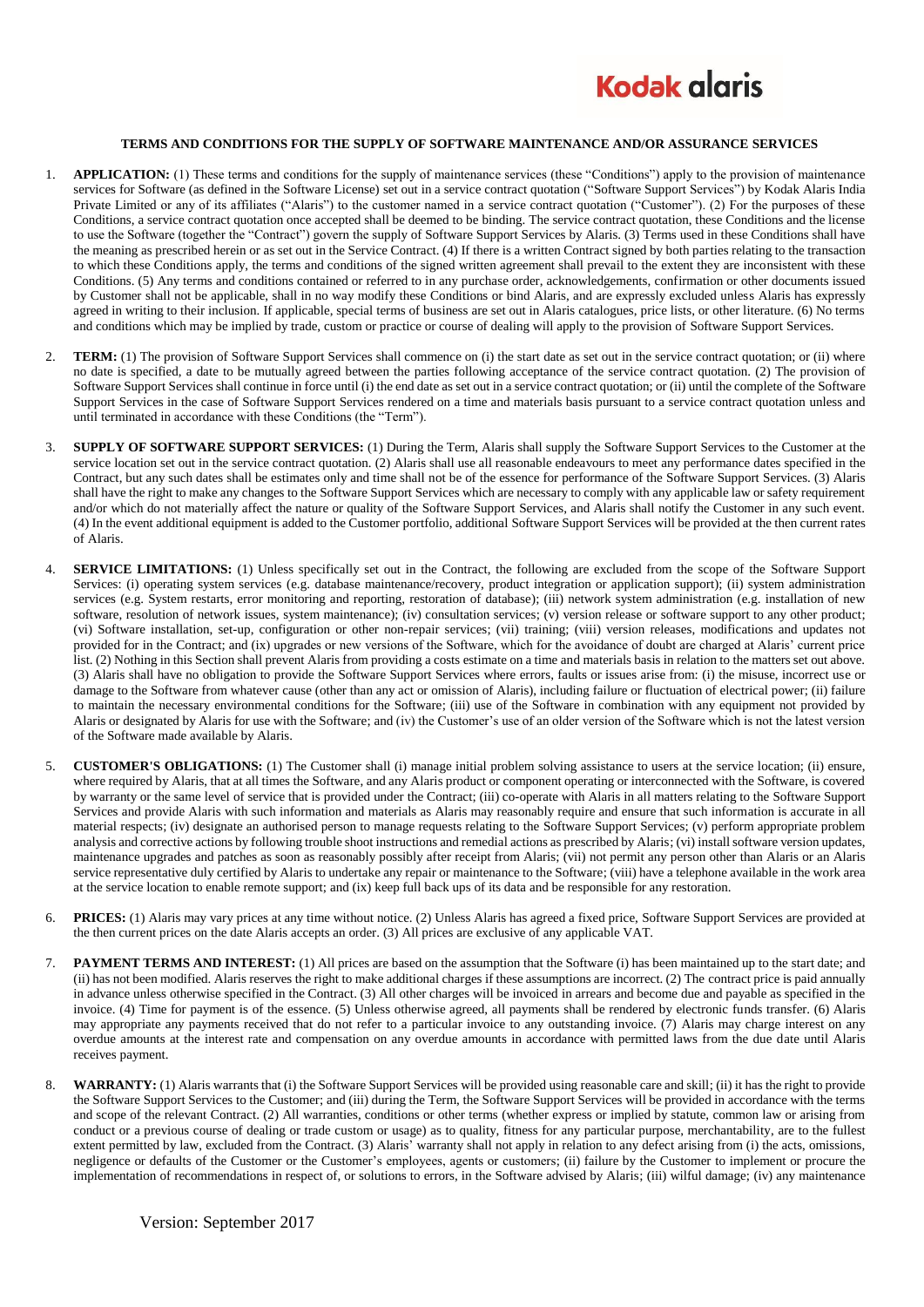of the Software by any person other than Alaris or its designees or without Alaris' prior written consent; (v) any failure, fault, accident, neglect or misuse of equipment, software or media not supplied by Alaris; and (vi) any breach of Customer's obligations under the Software License, howsoever arising. (4) Customer is not entitled to cancel or withdraw from any Contract or withhold payment of invoices or make deductions on account of Software Support Services claimed to be defective.

- **LIMITATION OF LIABILITY:** (1) If not expressly provided for otherwise in these Conditions, in no event, whether in contract, tort (including in either case negligence), misrepresentation (other than fraudulent misrepresentation), breach of statutory duty or otherwise pursuant to the Contract, shall Alaris be liable for any loss of profits, anticipated savings, revenue, business, loss or corruption of data, loss of use, loss of goodwill, loss due to delay or any indirect, special, incidental or consequential loss or damage whatsoever. (2) Alaris' sole obligation and liability for breach of the warranty set out in Section 8 (1) above, is for Alaris to use commercially-reasonable efforts, at Alaris' expense, to replace software media or modify the Software so that the warranty specified under Section 8 (1) is true. In the event of a warranty claim, Customer shall be responsible for the removal of any defective Software and subsequent replacement of any replacement Software. (3) Subject to (1) and (2), Alaris' aggregate liability for all other claims, whether in contract, tort (including in either case negligence), misrepresentation (other than fraudulent misrepresentation), breach of statutory duty or otherwise pursuant to the Contract, shall be limited to the total price paid by the Customer for the specific Software giving rise to the claim in the 12 months prior to the claim in which the loss or damage occurred. (4) Nothing in the Contract shall be deemed to exclude or limit Alaris' liability in respect of: (i) Loss or damage caused by wilful intent or gross negligence of Alaris or Alaris' officers, employees, agents or contractors; (ii) Injuries to or death of any person, caused by Alaris or Alaris' officers, employees, agents or contractors; or (iii) any other liability which cannot be excluded at law. (5) Any claim for loss or damages, save for in relation to a claim pursuant to (4) must be notified to Alaris within twelve (12) months as from the date on which the damage was caused, failing which such claim is deemed to be waived.
- 10. **INTELLECTUAL PROPERTY:** (1) Customer acknowledges that all intellectual property rights meaning all inventions, patents, registered designs, design rights, data base rights, copy rights, know-how, trademarks, trade secrets and all other intellectual property rights, and the applications for any of the same and any rights or forms of protection of a similar nature and having equivalent or similar effect to any of them which may subsist anywhere in the world ("Intellectual Property Rights") in the Software Support Services shall belong to Alaris or the relevant third-party owners (as the case may be). (2) Customer shall not cause or permit any third party to cause any damage or endanger the Intellectual Property Rights of Alaris.
- 11. **INDEMNIFICATION:** (1) Without prejudice to any other rights of Alaris, Customer shall indemnify Alaris for any loss suffered by Alaris (including reasonable legal fees and costs) by reason of any use by Customer, Customer's employees, agents or customers, whether arising directly or indirectly, of the Software other than in accordance with the Contract. (2) Customer shall further indemnify and hold Alaris harmless against any loss or damage which it may suffer or incur as a result of the Customer's breach of any third-party additional terms howsoever arising. (3) In the event of a claim, or notification of an intention to make a claim, which may reasonably be considered likely to give rise to a liability under this indemnity ("Claim"), Customer shall: (i) as soon as reasonably practicable, give written notice of the Claim to Alaris specifying the nature of the Claim in reasonable detail; and (ii) not make any admission of liability, agreement or compromise in relation to the Claim (4) Customer shall not, except with the prior written consent of Alaris, consent to entry of any judgment or enter into any settlement that does not include as an unconditional term the giving by the claimant or plaintiff to Alaris and its affiliates a release from all liability and blame with respect to the Claim.
- 12. **SUSPENSION AND TERMINATION:** (1) If Alaris' performance of any of its obligations under the Contract is prevented or delayed by any act or omission by the Customer or failure by the Customer to perform any relevant obligation ("Customer Default"), Alaris shall without limiting its other rights or remedies have the right to suspend performance of the Software Support Services until the Customer remedies the Customer Default, and to rely on the Customer Default to relieve it from the performance of any of its obligations (to the extent the Customer Default prevents or delays Alaris' performance of any of its obligations). (2) Alaris shall not be liable for any costs or losses sustained or incurred by the Customer arising directly or indirectly from Alaris' failure or delay to perform any of its obligations as set out in the Contract; and the Customer shall reimburse Alaris on written demand for any costs or losses sustained or incurred by Alaris arising directly or indirectly from the Customer Default. (3) Without prejudice to its other rights, Alaris may terminate the Contract or in its sole discretion suspend performance of the Software Support Services immediately by written notice to the Customer in the event that (i) Customer fails to pay any sums due under the Contract; (ii) Customer breaches any terms of the Contract, including failure to install software updates, maintenance upgrades and patches as soon as reasonably possible; (iii) Customer is unable to pay its debts as they fall due, passes a resolution for winding up (other than for the purposes of a solvent amalgamation or reconstruction) or if a court of competent jurisdiction makes an order to that effect, enters into a receivership or liquidation or otherwise ceases to carry on business or an analogous event occurs to Customer in any jurisdiction; or (iv) an event pursuant to Section 15.2 or pursuant to Section 17.6 where such event persisted for more than 14 days.
- 13. **CONFIDENTIAL INFORMATION:** (1) All non-public, confidential or proprietary information of Alaris, including but not limited to, specifications, samples, patterns, designs, plans, drawings, documents, data, business operations, pricing, discounts or rebates, disclosed by Alaris in connection with the Contract, whether disclosed orally or disclosed or accessed in written, electronic or other form or media, and whether or not marked, designated or otherwise identified as "confidential," shall be deemed to be confidential, to be used solely for the purpose of performing under the Contract and may not be disclosed or copied unless authorized in advance by Alaris in writing. (2) Upon Alaris' request, Customer shall promptly return all documents and other materials received from Alaris and delete any copies made thereof. (3) Alaris shall be entitled to apply for injunctive relief for any violation of this Section. (4) This Section does not apply to information that is: (i) in the public domain; (ii) known to Customer at the time of disclosure; (iii) rightfully obtained by Customer on a non-confidential basis from a third party; or (iv) is required to be disclosed by any applicable law or by order of any Court of competent jurisdiction or any government body, agency or regulatory body, provided that the receiving party shall use all reasonable endeavours to give the disclosing party as much written notice of the disclosure as it reasonably can to enable the disclosing party to seek a protective order or other action protecting the confidential information from disclosure.
- 14. **DATA PROTECTION:** (1) Each party will comply with its obligations in terms of laws and regulations relating to the protection or disclosure of personal data, sensitive data or such other data which is deemed to be 'personal' pursuant to applicable data protection law in force from time to time. (2) Each party shall indemnify, defend and hold the other party harmless against claims resulting from or in connection with the indemnifying party's non-observance or insufficient observance of such obligations or any of its obligations in this Section 14.
- 15. **MAJOR BUSINESS CHANGE:** (1) If in the reasonable opinion of Alaris there is or is likely to be a major change in the business operations of Alaris or the Customer which has or could have an adverse impact on the viability of the provision of the Software Support Services to be supplied to the Customer ("Major Business Change"), Alaris shall notify the Customer and Alaris and the Customer shall meet and discuss in good faith whether the provisions of any Contract between Alaris and the Customer needs to be varied. (2) In the event that the parties cannot agree in good faith on such contract variations within a period of 30 days of the parties meeting, then either party has the right to terminate the Contract between them. (3) Unless otherwise agreed by Alaris and the Customer in writing, the rights and obligations of the parties which have arisen prior to termination shall not be affected and shall stay in full force and effect. For the avoidance of doubt, with effect from the date of termination, Alaris shall have no obligation to